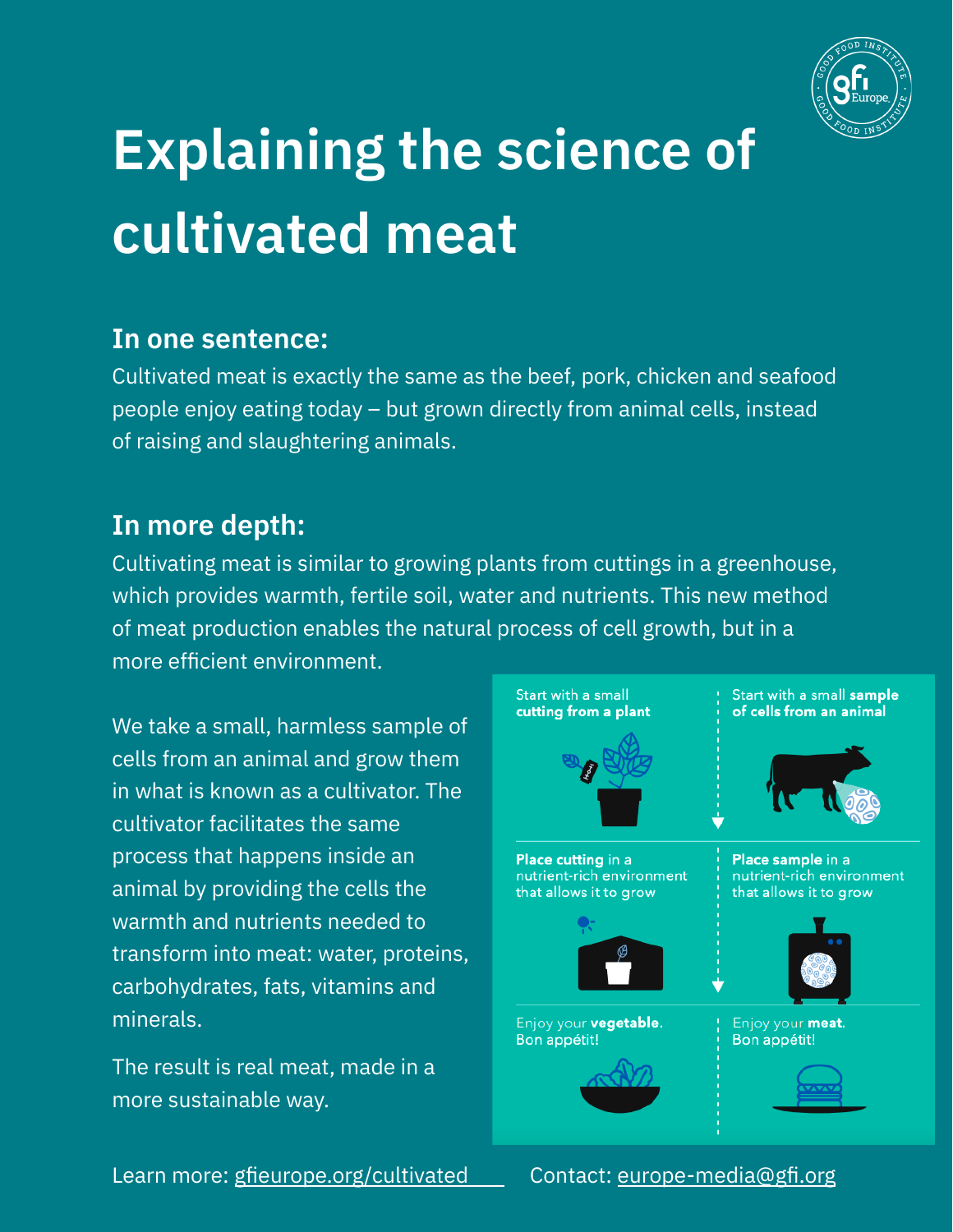

# **Explaining the science of plant-based meat**

### **In one sentence:**

Food scientists have found plants containing the fats, proteins and minerals that make up meat, and combined them to deliver the taste, texture and experience of meat, without using animals.

### **In more depth:**

At its simplest level, animal meat is made up of proteins, fats, vitamins, minerals and water – and we can find or replicate all of these elements from the plant kingdom to create plant-based meat.

The general method used to produce plant-based meat involves three main steps. First, we grow crops as a source of ingredients.

Second, we process these crops to get rid of the parts of the plants we don't want and select the proteins, fats and other ingredients that for our plant-based meat product.

Finally, we put together the desired mixture of ingredients. This mixture then goes through a manufacturing process to create the muscle-like texture needed for meat.

The result is the taste, texture and experience of meat, made entirely from plants.